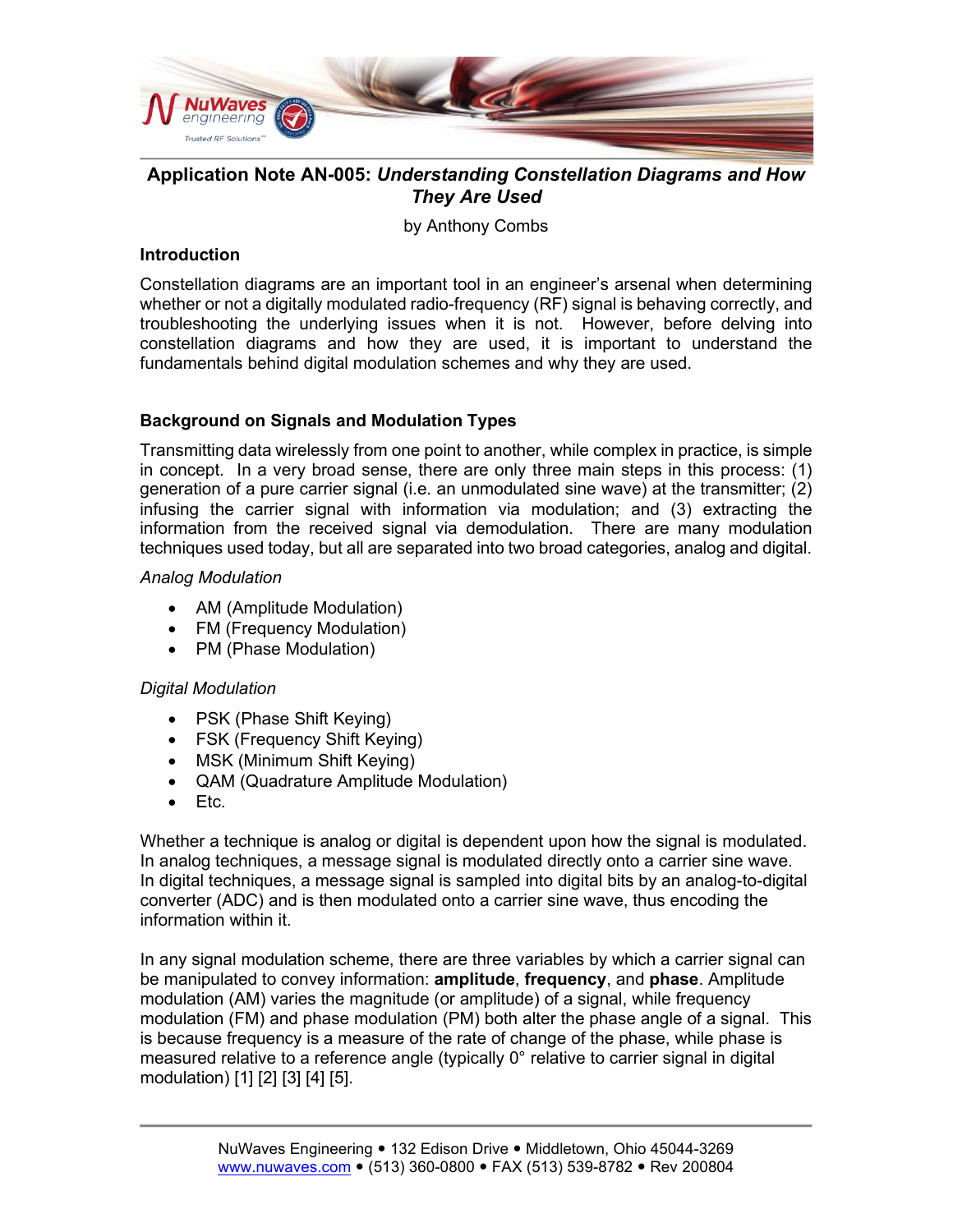

One way to view magnitude and phase is with the use of a polar diagram (Fig. 1). In a polar diagram, magnitude is represented by the distance of the point from the origin, while the phase is represented by the angle from the horizontal axis to the line formed from the origin to the point.





Conveniently, digital modulation schemes employ the use of an I/Q diagram. An I/Q diagram is simply a diagram using a rectangular coordinate system superimposed on a polar diagram representing the same set of a data (i.e. magnitude and phase). The I/Q values translate magnitude and phase information of a signal into a simple rectangular, linear set of values which simplify the associated signal processing. This is easier visualized, as represented in Fig. 2 [1] [3] [5].



**Figure 2. I/Q diagram superimposed on polar diagram.**

The benefits of viewing digitally modulated signals in the rectangular I/Q format are quickly realized when it is understood that nearly all digitally modulated signals rely on I/Q signals created by an I/Q modulator.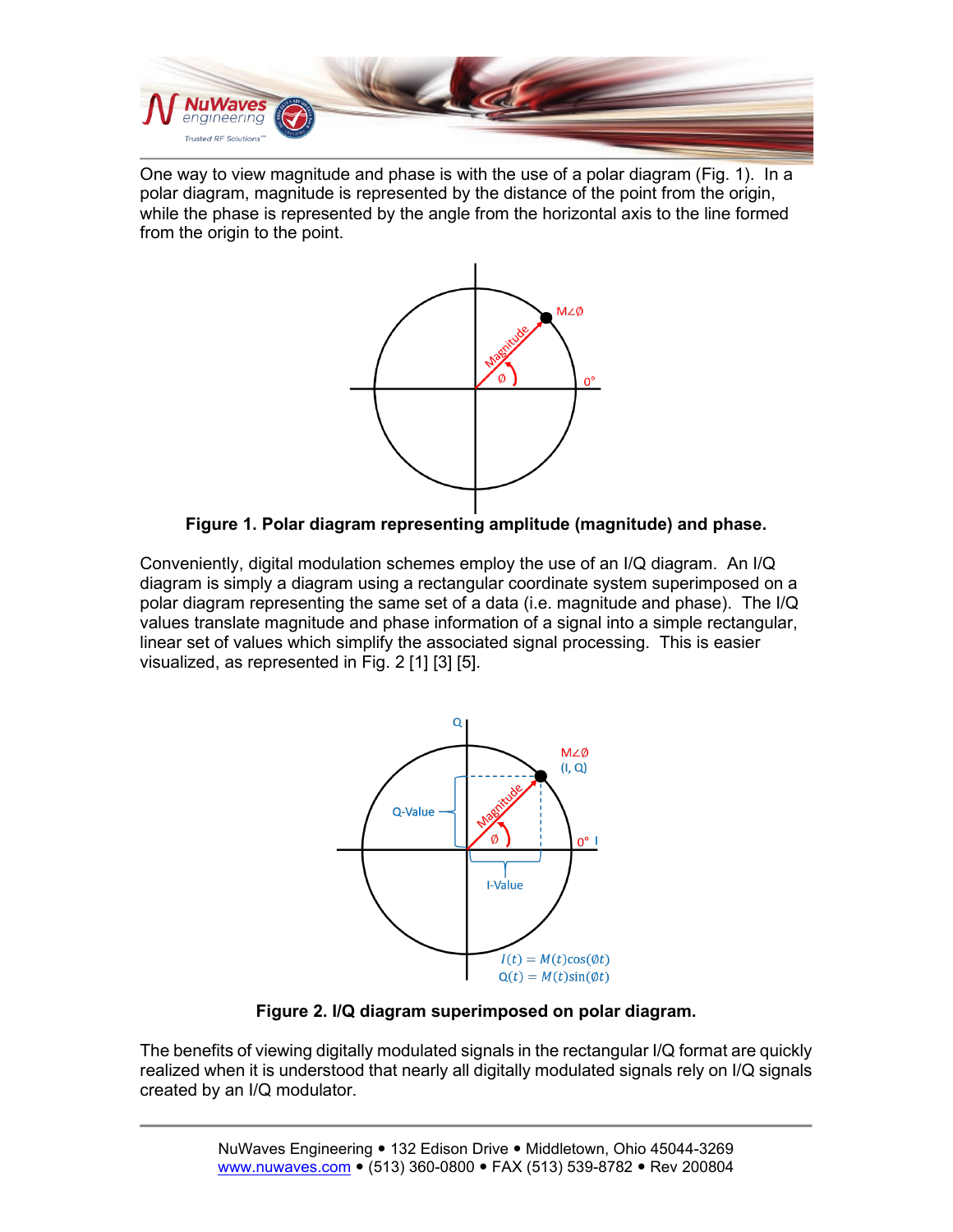

## **Background on I/Q Modulation**

Two signals are said to be in "quadrature" when they are separated in phase by exactly 90°. Signals in quadrature are orthogonal and do not interfere with one another. Quadrature modulation takes advantage of this principal by combining two signals which are in quadrature for a combined output signal. The advantage of this is that the amplitude and phase of the combined output signal can be modulated independently or simultaneously, and can be accomplished digitally without adding unnecessarily complex RF hardware circuitry.

Rather, the two carrier signals, referred to as the **in-phase (I)** and **quadrature (Q)** components, are created using an I/Q modulator. In the transmitter, the I/Q signals are mixed with a single local oscillator (LO) with the "Q" component having a subsequent 90° phase shifter in its signal pathway. The I/Q signals are then summed to form a combined output signal (Fig. 3). The summation of the I/Q signals result in attaining the desired amplitude and phase of the combined output signal. When the combined signal is acquired at the receiver, the reverse process occurs. The combined signal is again mixed with a single LO and split into two I/Q signals, with the quadrature signal again having a 90° phase shifter in its signal pathway (Fig. 3). The separation into I/Q signals at the receiver allows for them to be easily mapped on to an I/Q plane and analyzed, which is the basis for constellation diagrams [1] [3] [5].





#### **I/Q Data and Constellation Diagrams**

Most digital modulation schemes involve a discrete number of symbols which are used to convey information. These symbols are mapped to a discrete set of magnitude and phase values on the I/Q plane, which are referred to as **constellation points**. Modulation schemes with greater numbers of constellation points are able to transmit more information per symbol, as the more symbols there are in a given modulation scheme, the greater number of bits a single symbol can represent [1]. For example, in binary phase-shift keying (BPSK) each symbol can only represent a 0 or a 1 because it has just two constellation points, therefore transmitting just one bit per symbol. Quadrature phase-shift keying (QPSK), which has four constellation points, can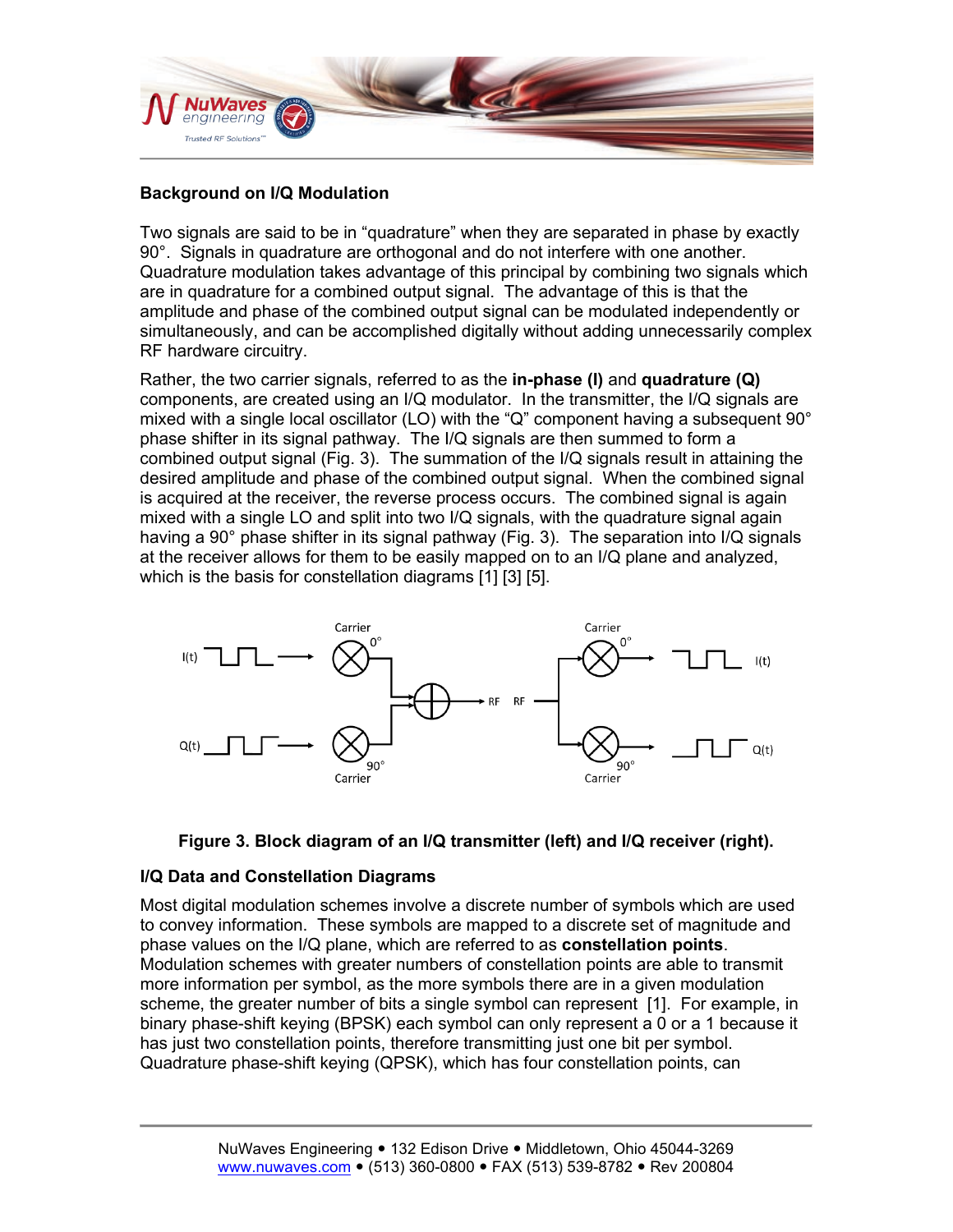

represent 00, 01, 10, or 11, and can therefore transmit 2 bits per symbol. This relationship can be expressed by the following equation:



**Figure 4. State diagrams for BPSK (left) and QPSK (right).**

Therefore, theoretically QPSK can transmit twice as much data using the same amount of bandwidth as BPSK, or it could transmit the same amount of data using half the bandwidth. The tradeoff, however, is that there is less tolerance in the system for error (in terms of magnitude and phase) [1]. To better understand this, recall that in BPSK there are only two constellation points, meaning that the entire I/Q plane is separated into just two sections with the decision boundary located on the Q-axis. This means that a received I/Q value could be 89° out-of-phase, but the intended symbol could still be correctly interpreted because the received symbol falls within the correct decision boundary (represented in Fig. 5). However, in QPSK, the I/Q plane is separated into four sections, with decision boundaries at both the I- and Q-axes, leaving less margin for error. In QPSK, a symbol that is received 89° out-of-phase would be incorrectly interpreted by the receiver and would result in a symbol error.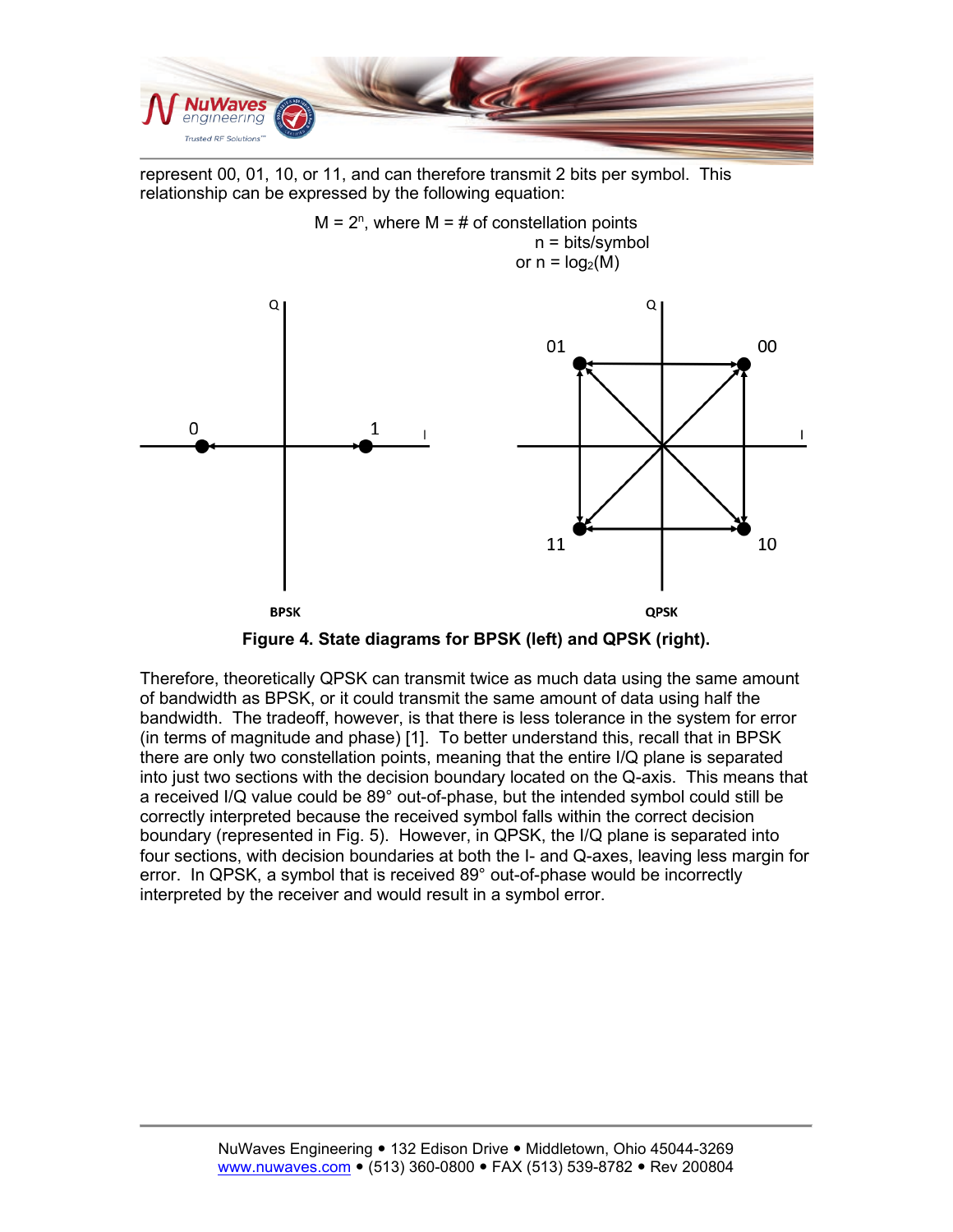

**Figure 5. Decision boundaries for BPSK (left) and QPSK (right).**

Polar diagrams are used to display the instantaneous value of the carrier signal at any point in time. This includes the values recorded at each symbol-clock transition, as well as the transition pathways between each decision point. In practice, a signal's instantaneous value is typically unimportant unless the transition pathways between decision points are required to better understand the root cause of a dominant error mode. Instead, what is generally of importance are key decision points which are aligned with the symbol clock. With each cycle of the symbol clock, it is expected that the signal's I/Q or magnitude/phase values will be aligned with a corresponding constellation point for the given modulation scheme. The amplitude and phase values captured at these decision points are what is displayed on a **constellation diagram** [1].

| Ch1 64QAM Meas Time                                                                                                                                                                                         | Ch1 64QAM Meas Time    |           |
|-------------------------------------------------------------------------------------------------------------------------------------------------------------------------------------------------------------|------------------------|-----------|
| Ref 0<br>300 m/div                                                                                                                                                                                          | Ref0<br>300 m/div      |           |
| $I - Q$<br>1.2                                                                                                                                                                                              | $I - Q$                |           |
| 900m                                                                                                                                                                                                        | 900m                   |           |
| $\begin{array}{cccccccccccccc} \circ & \circ & \circ & \circ & \circ & \circ & \circ & \circ & \circ \end{array}$<br>600m<br>$\begin{array}{ccc} \circ & \circ & \circ & \circ & \circ & \circ \end{array}$ | 600m                   |           |
| 300 <sub>m</sub><br>$••••••••••$                                                                                                                                                                            | 300m                   |           |
| Ω                                                                                                                                                                                                           |                        |           |
| $-300m$<br>$\begin{array}{cccccccccccccc} \bullet & \bullet & \bullet & \bullet & \bullet & \bullet & \bullet & \bullet & \bullet & \bullet \end{array}$                                                    | $-300m$                |           |
| $-600m$<br>$-900m$                                                                                                                                                                                          | $-600m$<br>$-900m$     |           |
| $-1.2$                                                                                                                                                                                                      | $-1.2$                 |           |
|                                                                                                                                                                                                             |                        |           |
| -2.603774                                                                                                                                                                                                   | 2.6037736<br>-2.603774 | 2.6037736 |

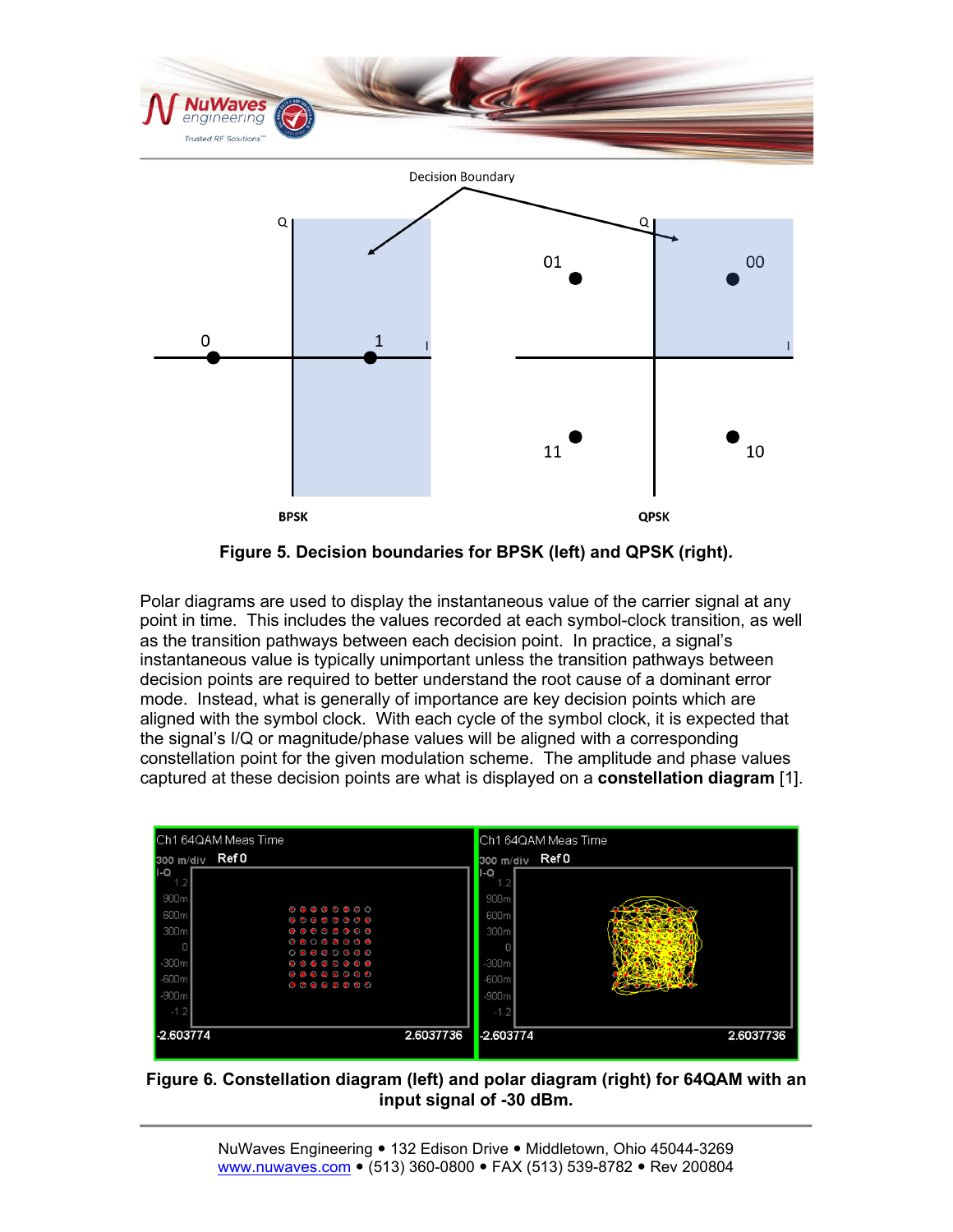

The constellation diagram is useful because it displays both the ideal (reference) signal and the actual measured signal on the same plot. The ideal signal locations of a constellation diagram are pre-defined generically depending on the modulation format chosen. In Fig. 6, the 64 white circles represent the ideal magnitude and phase for each of the 64 symbols used in 64QAM. The red dots represent the measured signal's magnitude and phase for each of the 64 symbols. Using constellation diagrams in this context, it is easy to visualize when a signal is performing well and when it is not. When a digital communication system is functioning as it should, the red dots should be tightly clustered within each white circle. When there is excess noise, distortion, spurious signals, or other problematic contributions degrading a signal's integrity, magnitude and phase errors occur, causing the red dots to deviate outside the circles defining the ideal signal locations (Fig. 7).



#### **Figure 7. Measured signal symbols (red dots) increasingly misaligned with ideal signal constellation points (white circles) due to greater signal distortion as input drive level increased from -30 dBm to 0 dBm.**

While constellation diagrams are useful for graphically visualizing signal data to quickly identify problems, it is also useful to quantify the disparity between measured and ideal signals as well by calculating the error vector magnitude (EVM). EVM is the scalar distance between the end points of the measured and ideal phasors, and is a measure of how well a digital communications system is performing. EVM can be defined in both percentage and dB [1].

Magnitude error is the difference in magnitude between the actual and ideal signals, while phase error is the angle between the measured and ideal phasors (Fig. 8). Breaking EVM down into these two components is typically the first step when troubleshooting a problematic system. When one type of error is significantly larger than the other, it is referred to as the dominant error mode and can be used to isolate the problem. For example, when average magnitude error is the dominant error mode, the undesired amplitude modulation could be a result of AM-AM distortion, transistor biasing effects, thermal effects, memory effects, etc. Conversely, if the average phase error is the dominant error mode, the undesired phase modulation could be the result of AM-PM distortion, noise, spurious and/or cross-coupling problems in frequency, or other frequency generating stages [1].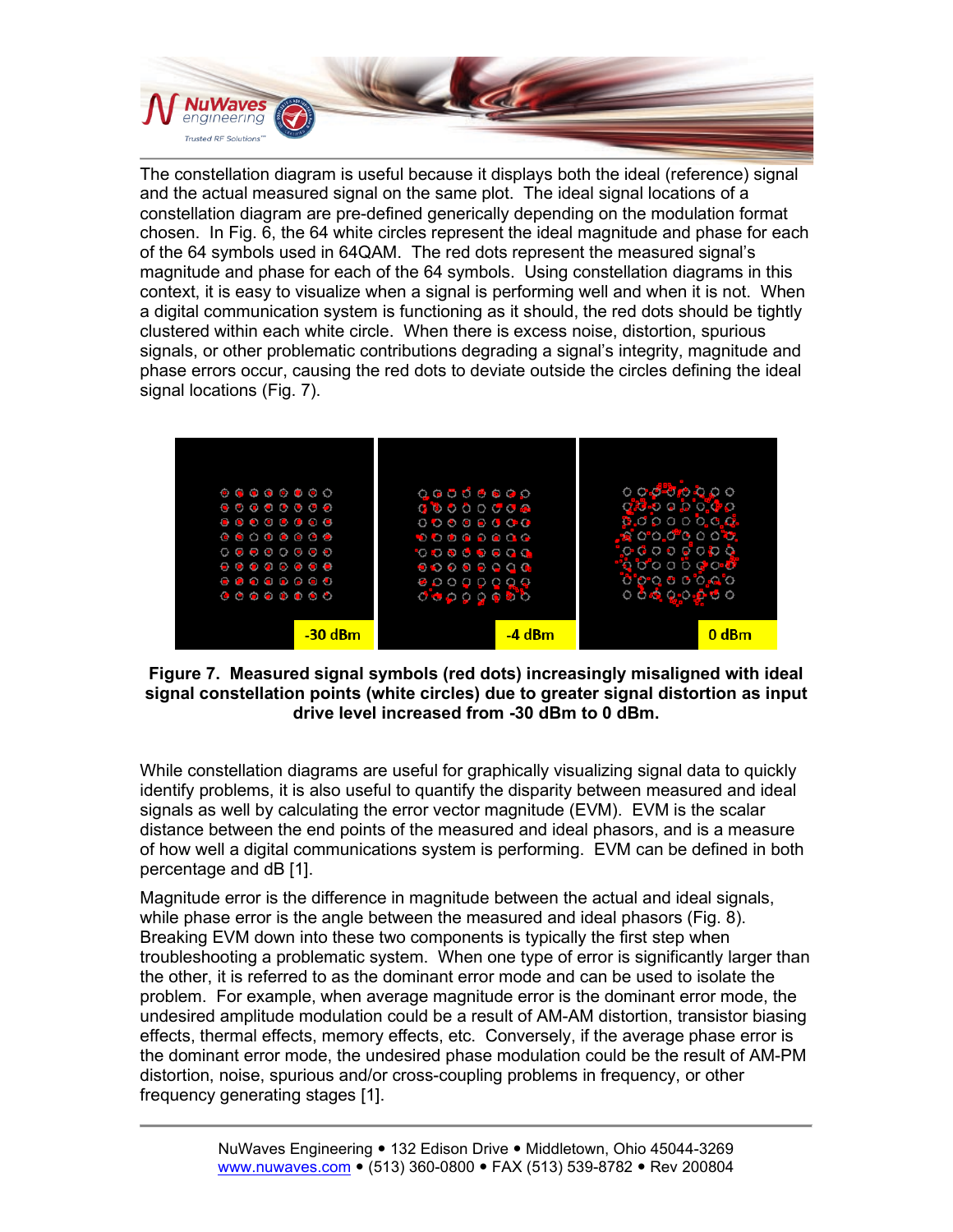

**Figure 8. EVM example for QPSK.**

#### **Summary**

Constellation diagrams are an invaluable tool for evaluating a digital communication system's performance. These graphical representations of a digitally modulated signal can be used to troubleshoot and isolate various types of signal distortion and interference in order to determine their root cause. This representation is particularly effective in identifying the dominant error mode reducing a signal's integrity when viewed in the context of I/Q magnitude and phase error.

*NuWaves Engineering is a premier supplier of RF and Microwave solutions for Department of Defense (DoD), government, and industrial customers. An RF engineering powerhouse, NuWaves offers a broad range of design and engineering services related to the development and sustainment of key communications, telemetry and electronic warfare systems, as well as a complete line of commercially available RF products. NuWaves' products include wideband frequency converters, high-efficiency and miniature solid-state power amplifiers and bidirectional amplifiers, high intercept low noise amplifiers and miniature RF filters. NuWaves Engineering…Trusted RF Solutions™.* 

*Contact NuWaves today at (513) 360-0800 or visit [www.nuwaves.com](http://www.nuwaves.com/) for more information.*